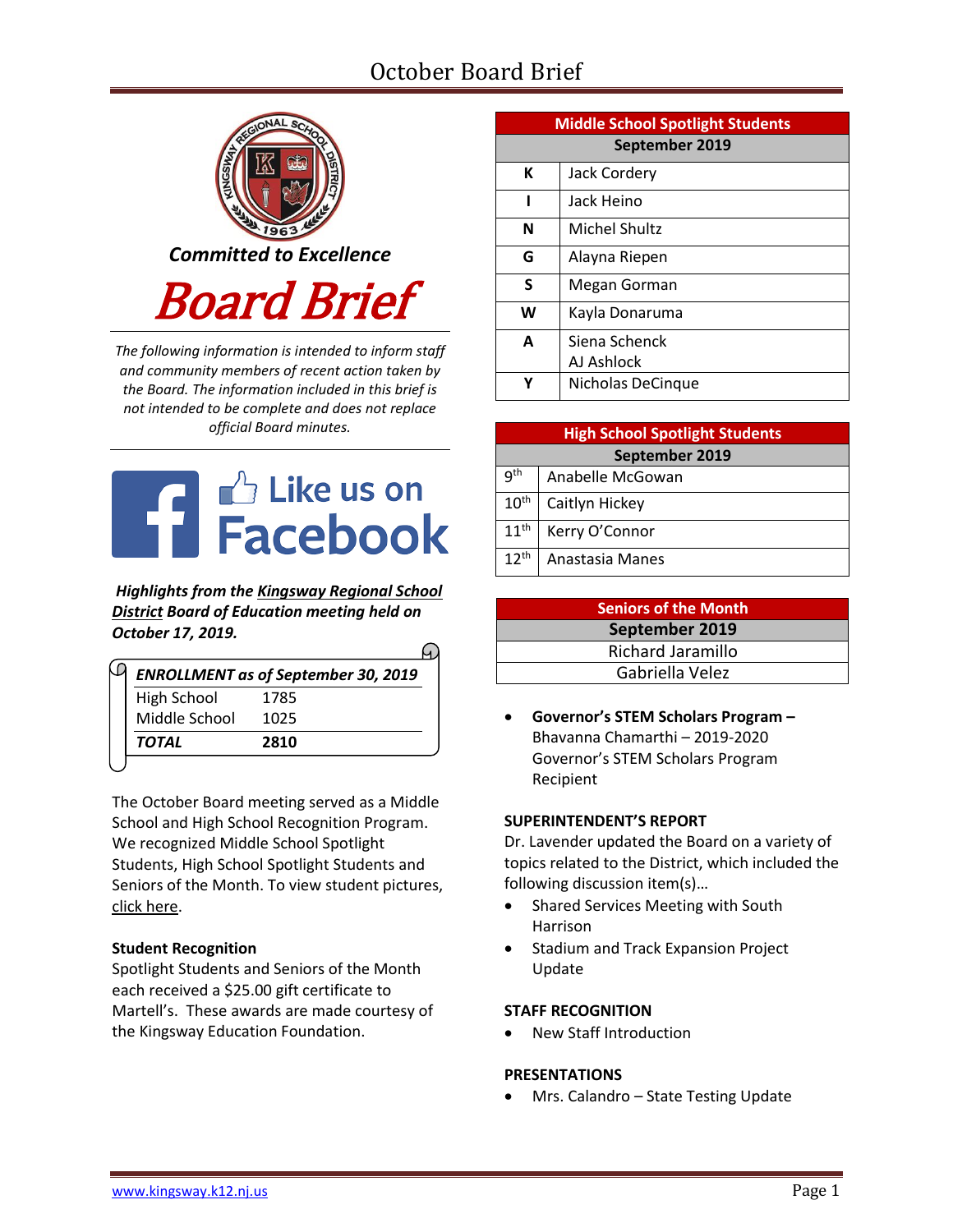# **ATTENDANCE SUMMARY**

*2019-2020 Monthly Average % of Students in Attendance for September 2019:*

| 2019-2020 Monthly Average %<br>of Students in Attendance |       |                                         |                            |  |  |  |
|----------------------------------------------------------|-------|-----------------------------------------|----------------------------|--|--|--|
| Grade<br>Level                                           | Sep % | 2019-<br>2020<br><b>YTD</b><br>Avg<br>% | Past<br>6 Year<br>Avg<br>℅ |  |  |  |
| 7                                                        | 97.8  | 97.8                                    | 95.5                       |  |  |  |
| 8                                                        | 97.6  | 97.6                                    | 94.9                       |  |  |  |
| <b>Total MS</b><br>Average                               | 97.7  | 97.7                                    | 95.2                       |  |  |  |
| 9                                                        | 97.1  | 97.1                                    | 94.8                       |  |  |  |
| 10                                                       | 96.5  | 96.5                                    | 94.4                       |  |  |  |
| 11                                                       | 96.5  | 96.5                                    | 93.4                       |  |  |  |
| 12                                                       | 95.6  | 95.6                                    | 92.2                       |  |  |  |
| <b>Total HS</b><br>Average                               | 96.4  | 96.4                                    | 93.8                       |  |  |  |
| <b>District</b><br>Average                               | 97.1  | 97.1                                    | 94.5                       |  |  |  |

#### **PERSONNEL**

# **District Employment**

- Non- Certified Staff:
	- Lolita Arias (Bus Aide)
- Retirement:
	- Larry Lore (Building & Grounds Supervisor)
- Schedule "B":
	- Various positions were approved
- Substitute:
	- Christine Minot (Custodian)
	- Bruce Danner (Custodian)
	- Nicholas DiBartolo (Custodian)
- Field Experience:
	- Jakob Molloster (Tom Yourison Social Studies)
- Professional Learning Workshop Presenters:
	- Rory Nordberg (BrainPop)

## **High School Employment**

- Resignation:
	- Monique Stowman-Burke (Assistant Principal)
- Schedule "B":
	- Various positions were approved
- Leaves of Absence:
	- Michael Mulligan (English Teacher)
	- Patricia Shields (Secretary)

# **Middle School Employment**

- Certified Staff:
	- Laura Campbell (Learning Disabilities Teacher and Consultant)
- Resignation:
	- Jennifer Beckett (Paraprofessional)
- Schedule "B":
	- Various positions were approved

# **FUNDRAISERS**

- **10/19/2019 –** The Key Club will be working with Woolwich Clean Communities.
- **10/24/2019 to 10/25/2019 –** The Fuel Up to Play 60 will be hosting a dodgeball tournament.
- **10/26/2019 –** The Interact Club will be working with Woolwich Clean Communities.
- **10/28/2019 to 11/19/2019 –** The Interact Club will be holding a food drive.
- **11/2/2019 –** The Habitat for Humanity Club will be selling items from reclaimed wood.
- **12/2/2019 to 12/16/2019 –** The Foreign Language Club will be selling handwoven bracelets.
- **12/9/2019 to 12/21/2019 –** The Environmental Club will be selling Christmas plants grown by the club.
- **12/9/2019, 12/12/2019 and 12/20/2019 –** The Choir will be selling candy grams.
- **1/13/2020 to 1/24/2020 –** The Student Council will be selling tickets to Kingsway Live.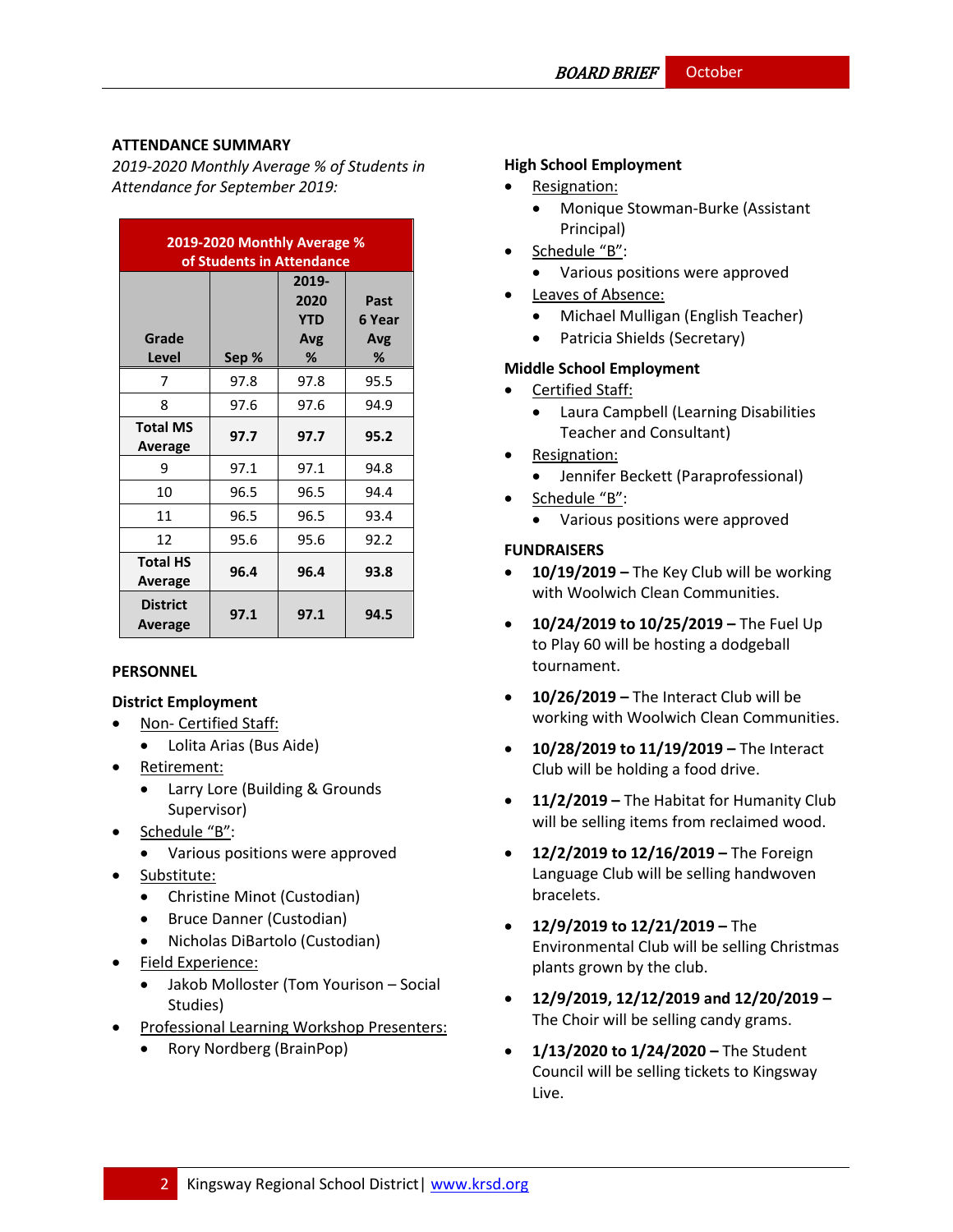- **2/8/2019 –** The National Art Honor Society will be selling bowls.
- **3/30/2020 to 4/3/2020 –** The Student Council will be collecting coins.
- **5/8/2020 –** The National Art Honor Society will be selling paintings, baskets and food.

#### **FIELD/ TRIPS/ASSEMBLIES**

- **10/2/2019**  The STEP students traveled to Duffield's Farm Market
- **11/16, 12/14, 1/18, 2/25, 3/21, 4/18 and 5/16/2020 –** The Habitat for Humanity students traveled and will be traveling to community service projects.
- **10/16, 11/20, 12/18, 1/15, 2/5 and 2/19/2020** – The SURE Students traveled and will be traveling to Summit monthly meetings.
- **10/24/2019**  The Choral Department will be traveling to Rowan University.
- **10/29/2019 –** The STEP students will be traveling to Cecil Creek Farms.
- **11/4/2019 and 2/4/2020**  The SURE and SIA students will be traveling to SIA conferences.
- $\bullet$  **11/12/2019** The BLA 9<sup>th</sup> Grade studens will be traveling to Stockton University.
- **11/13/2019**  The STEP students will be traveling to the Pink Lotus.
- **11/14/2019**  The Freshman Learning Team will be traveling to Rowan University.
- **11/15/2019**  The BLA Seniors will be traveling to Freddy's & Penn Oaks Golf Club.
- **11/15/2019**  The Unified students will be traveling to Riverwinds.
- **11/16/2019**  The PRISM students will be traveling to the 16<sup>th</sup> Annual GSA Forum.
- **11/19/2019**  Some High School students will be traveling to a College Fair.
- **11/20/2019**  The STEP students will be traveling to Shoprite.
- **11/20/2019**  The Anti-Bullying Club will be traveling to Harker Elementary School.
- **12/11/2019**  The Student Council will be traveling to Head Start, the police department and Applebees.
- **1/3/2020**  The High School Renaissance students will be traveling to Dave and Busters.
- **1/8/2020**  The Student Council will be traveling to TCNJ.
- **1/16/2020**  The Science Olympiad students will be traveling to Camden County College.
- **1/30/2020**  The STEM Academy 2022 will be traveling to Adventure Aquarium.
- **2/20/2020** The STEM Academy and Computer Club students will be traveling to the Amazon Fulfillment Center.
- **3/10/2020** The Science Olympiad students will be traveling to Middlesex County College.
- **3/13/2020** The World Wildlife Fund students will be traveling to Adventure Aquarium.
- **3/19/2020 –** The SURE students will be traveling to Rowan University.
- **3/27/2020 –** The STEM Academy students will be traveling to Rowan CREATE.
- **4/3/2020 –** The STEM Academy students will be traveling to Princeton Plasma Physics Laboratory.
- **4/22/2020 –** The Student Council will be traveling to Headstart, the police department and Applebees.
- **4/24/2020 –** The Computer Science Club will be traveling to the Amazon Fulfillment Center.
- **5/1/2020 –** The STEM Academy students will be traveling to Colgate and Palmolive.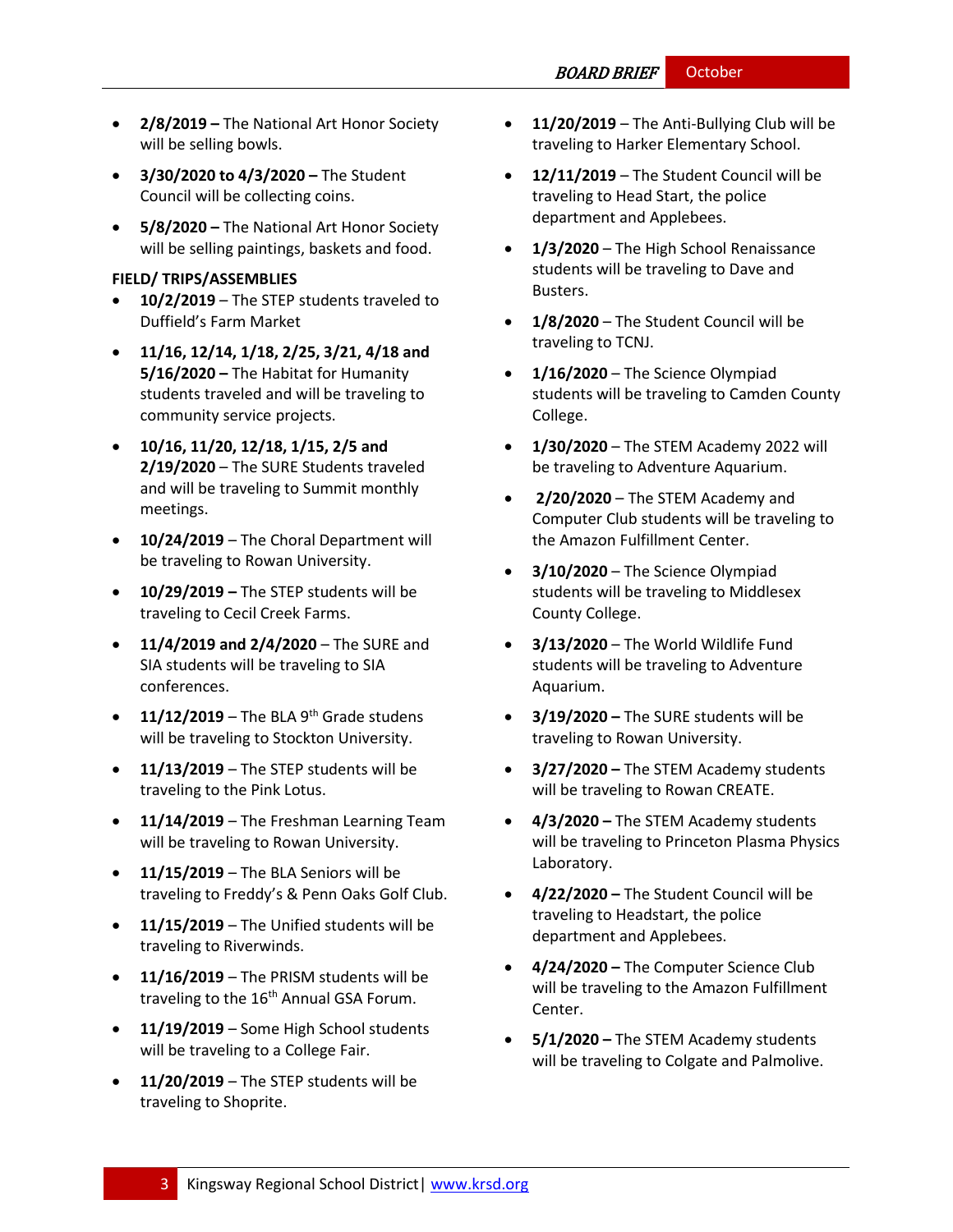- **5/1/2020 –** The STEM Academy students will be traveling to the Philadelphia College of Osteopathic Medicine.
- **5/27/2020 –** The Student Council will be traveling to Six Flags Great Adventure.
- **6/2/2020 –** The AP Physics 1 & 2 students will be traveling to Six Flags Great Adventure.
- **6/24/ to 7/2/2020 –** The French Students Level 3-5 AP will be traveling to France.
- **6/5/2020 –** The Middle School Choir will be traveling to the Choir Adjudication and Competition.
- $\bullet$  **6/9/2020** The 7<sup>th</sup> Grade students will be traveling to YMCA Camp.

#### **RESEARCH PROJECT**

None

## **EMERGENCY DRILLS/CALLS**

| School/<br><b>Date</b> | <b>Time</b>     | <b>Drill</b>            |
|------------------------|-----------------|-------------------------|
| MS.                    | Start: 02:30 PM | Staff discuss of drill  |
| 09/09/2019             | End: 03:15 PM   | procedures and          |
|                        |                 | expectation             |
| <b>MS</b>              | Start: 07:40 AM | <b>Evacuation Drill</b> |
| 09/13/2019             | End: 07:56 AM   |                         |
| MS.                    | Start: 09:00 AM | Precautionary           |
| 09/20/2019             | End: 10:00 AM   | Lockdown                |
| MS                     | Start: 01:33 PM | <b>Fire Drill</b>       |
| 09/26/2019             | End: 01:40 PM   |                         |
| MS.                    | Start: 08:00 AM | Cafeteria Staff         |
| 09/30/2019             | End: 08:45 AM   | were provided with      |
|                        |                 | evacuation training     |
| <b>HS</b>              | Start: 12:27 PM | <b>Fire Alarm</b>       |
| 09/10/2019             | End: 12:31 PM   |                         |
| <b>HS</b>              | Start: 07:57 AM | Precautionary           |
| 09/16/2019             | End: 08:15 AM   | Lockdown                |
| HS.                    | Start: 08:39 AM | <b>Evacuation Drill</b> |
| 09/20/2019             | End: 10:10 AM   |                         |

# **[POLICY](http://www.straussesmay.com/seportal/Public/DistrictPolicyTOC.aspx?id=f0cc945ef3894b8d9ad5f87d948ca425&PolicyID=)**

The Board recommended the following for **FIRST** reading for revisions and/or adoption.

None

The Board recommended the following for **SECOND** reading for revisions and/or adoption.

None

## **PROGRAMS**

The Board approved the following programs:

None

## **AWARDS AND SCHOLARSHIPS**

The Board approved the following awards and scholarships:

None

# **FOREIGN EXCHANGE STUDENTS**

• None

# **OUT OF DISTRICT PLACEMENT**

Various placements were approved

## **BUSINESS, FACILITIES & FINANCE**

- **The Board approved the Board Secretary's Report and Bill List.**
- **Receipt and Acceptance of Student Activity and Athletic Account Financial Reports.**  The Board accepted the Student Activity and Athletic Account Financial Reports for the period ending September 2019.
- **GCIT Tuition 2019-2020.** The Board approved the GCIT tuition for the 2019- 2020 school year**.**
- **Anti-Bullying Bill of Rights Act School Self-Assessment 2018-2019.** The Board approved the Anti-Bullying Bill of Rights Act School Self-Assessment 2018-2019.
- **Textbook and Program Adoption.** The Board approved the textbooks and programs for the 2019-2020 school year.
- **Job Description.** The following job description was approved:
	- Administrative Assistant to Building and Grounds Supervisor.

# **MISCELLANEOUS**

Numerous other requests for approval for workshop attendance, student activities, and education items were approved by the Board of Education. These approvals will be reflected in the formal minutes of the meeting, which are